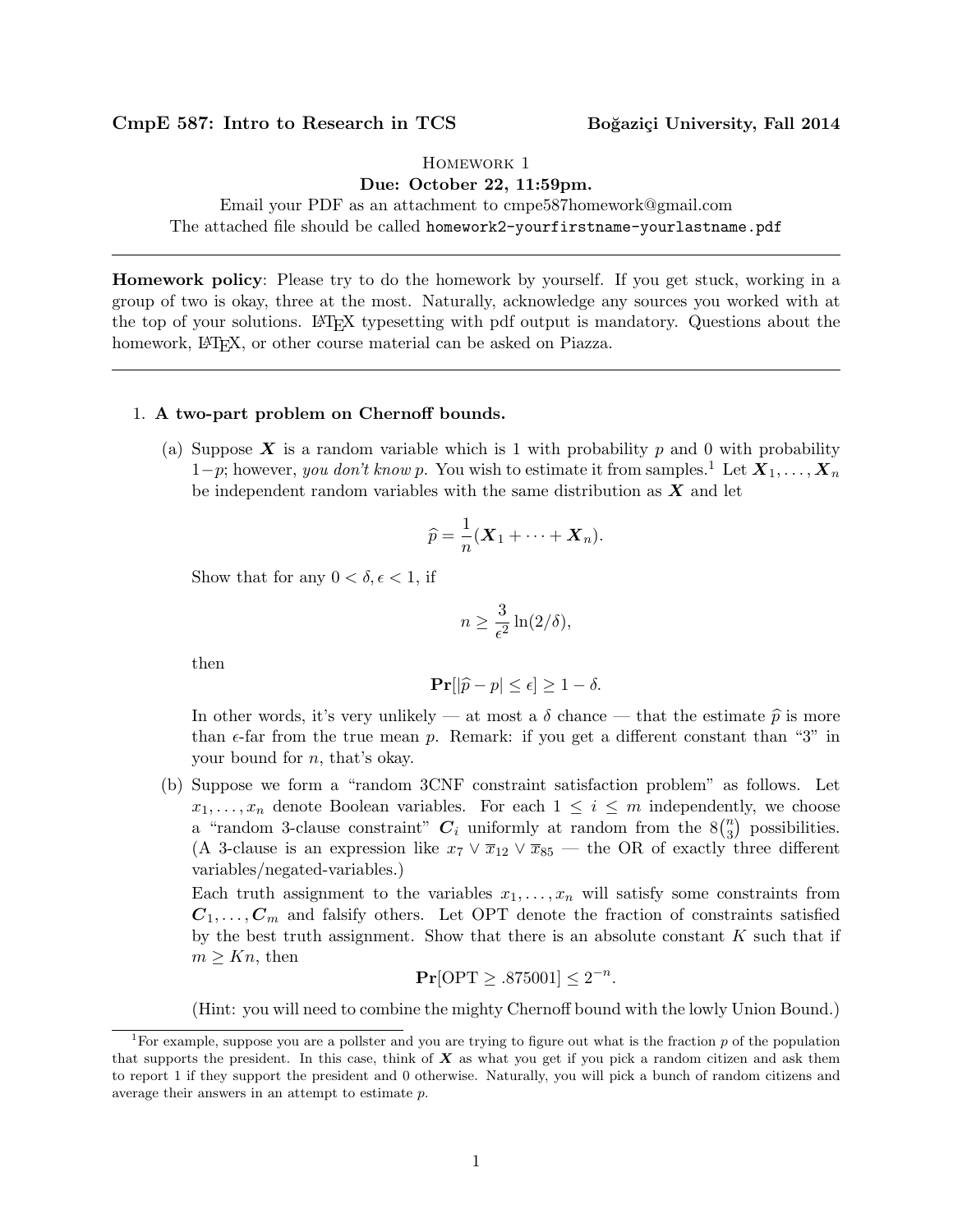- 2. Let n be a positive odd integer. Give an exact expression  $C(n)$  for the number of perfect matchings in  $K_{n+1}$ . Here  $K_{n+1}$  denotes the complete graph on  $n+1$  vertices (in which all possible  $\binom{n+1}{2}$  $\binom{+1}{2}$  edges are present) and a "perfect matching" is collection of edges that touch each vertex exactly once. Further, "asymptotically determine"  $C(n)$ ; that is, express  $C(n) = D(n)(1 \pm o(1))$  as  $n \to \infty$ , where  $D(n)$  is a "simple expression".
- 3. On Planet Negezeg there are  $m$  days in the year. On this planet, we choose a group of  $n$ people, where  $n \leq m$ . Assume each person's birthday is uniformly random one of the m days. Let  $p_{n,m}$  denote the probability that all n people have distinct birthdays.
	- (a) Derive an exact expression for  $p_{n,m}$ .
	- (b) Show that  $p_{n,m} \leq \exp(-\frac{(n-1)^2}{2m})$  $\frac{(-1)^2}{2m}$ ). (Here we are using the notation  $\exp(t) = e^t$ .) (Hint: you will want to recall that  $\exp(x) \geq 1 + x$  for all real x.) √
	- (c) Deduce that if  $n \geq \sqrt{2\ln 2}\sqrt{m} + 1$  then there is at least a 50% chance that two of the n people share a birthday.
	- (d) Assuming  $n \leq m/2$ , prove that  $p_{n,m} \geq \exp(-\frac{(n-1)^2}{2m})$  $\frac{(n-1)^2}{2m}$  $(1 - O(n^3)/m^2)$ . (Hint: unfortunately,  $\exp(x) \leq 1 + x$  is not true, but you should prove something like it.)
- 4. Consider the Word RAM model. Suppose we wish to "allocate" and use an "array" of n words. An underspecified aspect of the Word RAM model is whether we can assume that all memory words are initially set to  $0^w$  (the w-bit word of all zeros), or whether — as in many real computers — memory words are initialized to unknown "junk" strings in  $\{0,1\}^w$ . The point of this problem is to show that it doesn't really matter. Precisely, you should show that even in the "junk" model, it is possible to "allocate an array of  $n$  words" and assume that they are each initialized to  $0^w$ . Your data structure should support initialization, reading-a-word, and setting-a-word all in  $O(1)$  time. You may use  $O(n)$  additional space.
- 5. Let  $\pi(n)$  denote the number of prime numbers less than or equal to n (so  $\pi(1) = 0, \pi(2) = 1$ ,  $\pi(3) = 2, \pi(4) = 2$ , etc.). In this problem you will give a simple derivation of a good asymptotic lower bound on  $\pi(n)$ .
	- (a) For  $n \geq 1$ , let  $C_n = \binom{2n}{n}$  $\binom{2n}{n} = \frac{(2n)!}{n!n!}$  $\frac{(2n)!}{n!n!}$ . Give a very simple proof that  $C_n \geq 2^n$ .
	- (b) Let p be prime, and suppose that the largest power of p dividing  $C_n$  is  $p^k$ . Show that

$$
k = \left( \left\lfloor \frac{2n}{p} \right\rfloor - 2\left\lfloor \frac{n}{p} \right\rfloor \right) + \left( \left\lfloor \frac{2n}{p^2} \right\rfloor - 2\left\lfloor \frac{n}{p^2} \right\rfloor \right) + \left( \left\lfloor \frac{2n}{p^3} \right\rfloor - 2\left\lfloor \frac{n}{p^3} \right\rfloor \right) + \cdots
$$

- (c) Show that each term in parentheses above is either 0 or 1. Deduce that  $p^k \leq 2n$ .
- (d) Conclude that  $\pi(2n) \ge n/\log_2(2n)$  and therefore  $\pi(n) = \Omega(n/\log n)$ .

Remark: actually, the following stronger statements are true:

- $\pi(n) = \Theta(\frac{n}{\ln n})$ . (You did the lower bound. Proving  $\pi(n) = O(\frac{n}{\ln n})$  $\frac{n}{\ln n}$ ) is also quite easy.)
- $\pi(n) \sim \frac{n}{\ln n}$  $\frac{n}{\ln n}$ . (This is called the *Prime Number Theorem.*)
- $\bullet \ \pi(n) = \frac{n}{\ln n} \cdot \left(1 \pm O\left(\frac{1}{\log n}\right)\right)$  $\frac{1}{\log n}\Big)\Big).$
- $\pi(n) = \text{Li}(n) \cdot (1 \pm e^{-\Omega(\sqrt{\log n})}),$  where  $\text{Li}(n) \coloneqq \int_2^n$ dt  $\frac{dt}{\ln t}$ . (This is the bound derived in the first proofs of the Prime Number Theorem.)